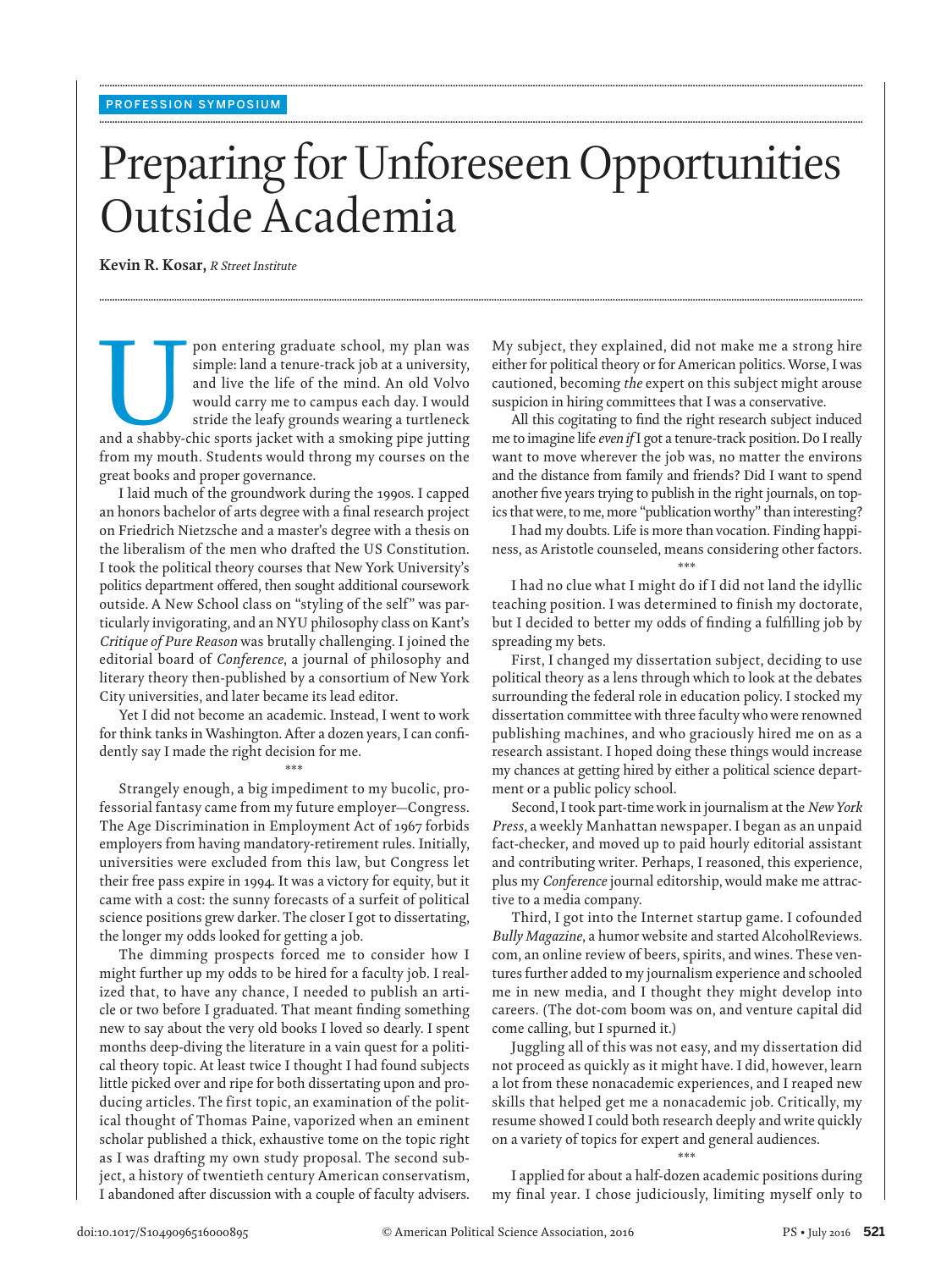## Profession Symposium: *Careers Outside Academia* **........................................................................................................................................................................................................................................................................................................**

positions looked like a real match for my academic expertise. I put in for a post-doc. I thought my odds of landing an academic position were good, but I was very wrong. Despite becoming expert on a topic that was hot in politics, despite having a degree from NYU and big-name advisors who wrote glowing letters for me, months passed without offers for interviews.

 With graduation approaching and my anxiety rising, I cast a wide net. I applied for a policy job at New York City's welfare department. My dissertation chair had notified me of the opening, and he was highly regarded there. I also took the Foreign Service examination, and I put in for the Presidential Management Fellows (PMF) program, which matches advanced degree holders with federal agencies looking for hires. My interview with the welfare department went well, but we

and more than 175,000 pages of policy regulations. Anyone, regardless of governance knowledge, can be elected to Congress or the presidency. Politics moves very quickly these days, and policymakers seldom have the luxury to devote weeks to studying a subject. They value authoritative information and analyses on topics of current or potential public interest, provided in concise, easy-to-digest formats. That is what think tanks do.

 Think tanks, be they governmental or private sector, are sources of information and advice. They can explain how things work, which is no easy matter, and what might be done to improve matters. All three branches of government have think tanks and private sector tanks often are places stocked both with former and future government wonks.

 *First, that I was willing and able to apply my political science training to practical governance matters; second, that I had shown I was able to master new subject matter; and third, that I could write for both expert and non-expert audiences.* 

**........................................................................................................................................................................................................................................................................................................**

were not quite a match. I passed the Foreign Service test, then got bounced after the oral interview. The PMF program accepted me, and shortly after applying to the Congressional Research Service, I got called in for an interview.

 Sitting in a dim room in one of the Library of Congress' Madison building, I felt a little out of my element. The position was to conduct research on public administration topics for Congress. I had written very little on the subject, which made it difficult to answer the questions about federal agency operations. Come the conclusion of the interview, I felt I had blown it. When asked if I had any final things to tell the hiring committee, I threw the dice. I noted that my resume indicated that I was very experienced in reading congressional documents (legislation, committee reports, etc.), and that my lengthy list of nonacademic publications proved I was intellectually flexible. I closed by saying something like, "I also can write about new topics at the drop of a hat. Like, not long ago I was sent a book about gin and asked to review it, so I just read it and wrote a review." One of the interviewers slapped the table and exclaimed, "Gin! Well, that's just the sort person we're looking for around here!" I am certain my face turned red as I assumed he was joking. He was not.

 I spent 11 years at CRS, then hopped to a private sector think tank in autumn 2014. Both organizations prized my graduate degrees in political science. Neither, however, would have hired me had I not demonstrated three things. First, that I was willing and able to apply my political science training to practical governance matters; second, that I had shown I was able to master new subject matter; and third, that I could write for both expert and non-expert audiences.

\*\*\*

 Think tanks play an important role in our twenty-first century, mass democratic republic. Modern American government is extraordinarily immense and complex. There are about 180 federal agencies, tens of thousands of pages of law

 Do not be misled by media anecdotes about politicians' hostility to knowledge. Modern government runs on expertise and hires smart people. To see this truth, one need only attend the Association of Public Policy Management and Analysis' annual autumn gathering. Droves of highly educated individuals, many from government and think tanks, congregate there to discuss methodologically sophisticated studies of policy and approaches for improving governance.

 With all of that said, think tanks are not the only nonacademic organizations that hire political scientists and help the government govern. Congress employs political scientists, as do government agencies. So, too, do the various federally funded research and development centers (e.g., RAND), the myriad private research institutes (e.g., Mathematica Policy Research) and the plethora of public policy and advocacy groups. (One political scientist I know was hired as a researcher by a national teachers' union.)

 Inevitably, policymakers want actionable information that can help them decide whether to do or not do something. To meet their needs, sometimes I brief members of Congress or legislative staff in-person. Other times I have helped staff prepare for a hearing by identifying witnesses and crafting questions. I, myself, have testified. My written research products have included everything from short, fact-providing emails to chapter-length analyses. We private sector think tankers also write op-eds and blog posts—a lot of them. Politicians and influential players read them, and they are a great way to put information in front of readers and lead them to our longer scholarly studies.

Truth be told, my vocation is not all that different from a university job. I still attend political science and academic conferences, investigate new methodologies, and write and peer-review for journals. I have published one academic book and may well write another. My day-to-day work does involve